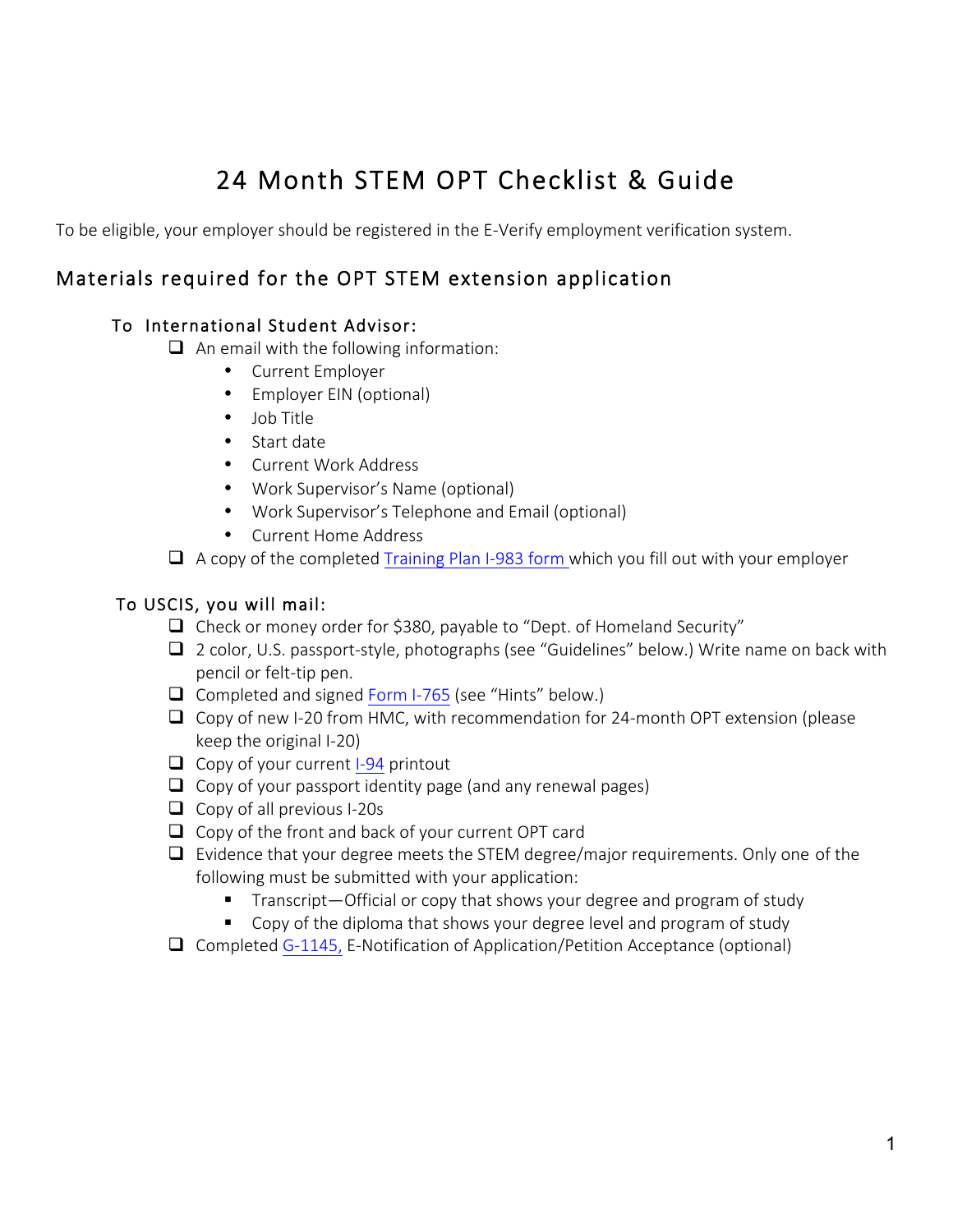## 24 Month STEM OPT Checklist & Guide (Continued)

## Hints for filling out Form I-765

| Item $#3$  | If you may move to a new residence while this application is being processed, use a     |  |
|------------|-----------------------------------------------------------------------------------------|--|
|            | stable address that will be valid for 3 months. Mail from USCIS is not forwarded by the |  |
|            | United States Postal Service.                                                           |  |
| Item #9    | Use your U.S. Social Security Number.                                                   |  |
| Item #10   | This question refers to the 11-digit number on your most recent I-94                    |  |
| Item $#11$ | The answer to this question is "yes." Include information about your current OPT. (For  |  |
|            | most students, it's "Granted, California Service Center.)                               |  |
| Item #14   | USCIS wants to know what your status was the last time you entered the U.S. For most    |  |
|            | students applying for OPT, it is "F-1".                                                 |  |
| Item $#15$ | This should be "Student."                                                               |  |
| Item #16   | (C)(3)(C)                                                                               |  |
| Item $#17$ | Degree = your degree level and major; Employer's name as listed in E-Verify; Employer's |  |
|            | E-Verify Identification Number (E-Verify information can only be obtained from your     |  |
|            | employer)                                                                               |  |
|            |                                                                                         |  |

## Guidelines for the "Two Passport Style" photos

- Photos must measure 2 inches by 2 inches.
- Background should be plain white or off-white.
- Photos should be taken within the last 30 days prior to the extension application. Photos used for obtaining a non-U.S. passport or a U.S. visa stamp are generally not acceptable, as they are often not the correct size, and rarely taken within 30 days of the OPT application.

## REMINDER: Reporting Requirements & Maintaining Legal Status during STEM OPT

- Please report to your international student adviser within 10 days of each occurrence:
	- o any change in your home address each time that you move
	- o any change in the name AND/OR the address of your employer by submission of a new [I-983](https://studyinthestates.dhs.gov/form-i-983-overview) [form](https://studyinthestates.dhs.gov/form-i-983-overview)
	- o the loss of your job at any time during your OPT authorization
- You and your employer agree to submit an [I-983 form](https://studyinthestates.dhs.gov/form-i-983-overview) to update your employment information as soon as a material change occurs and within 10 days of each 12-month evaluation.
- You will "check in" with HMC via your international student adviser every 6 months with your current employer's name.
- Your OPT will end if you accrue a total of 150 days of unemployment (counted from the start of your total OPT period) or if you transfer your SEVIS record to another school.
- As always, you need a valid passport and I-20 at all times to remain in the Unites States. If travelling, you will need an F-1 visa valid 6 months into the future.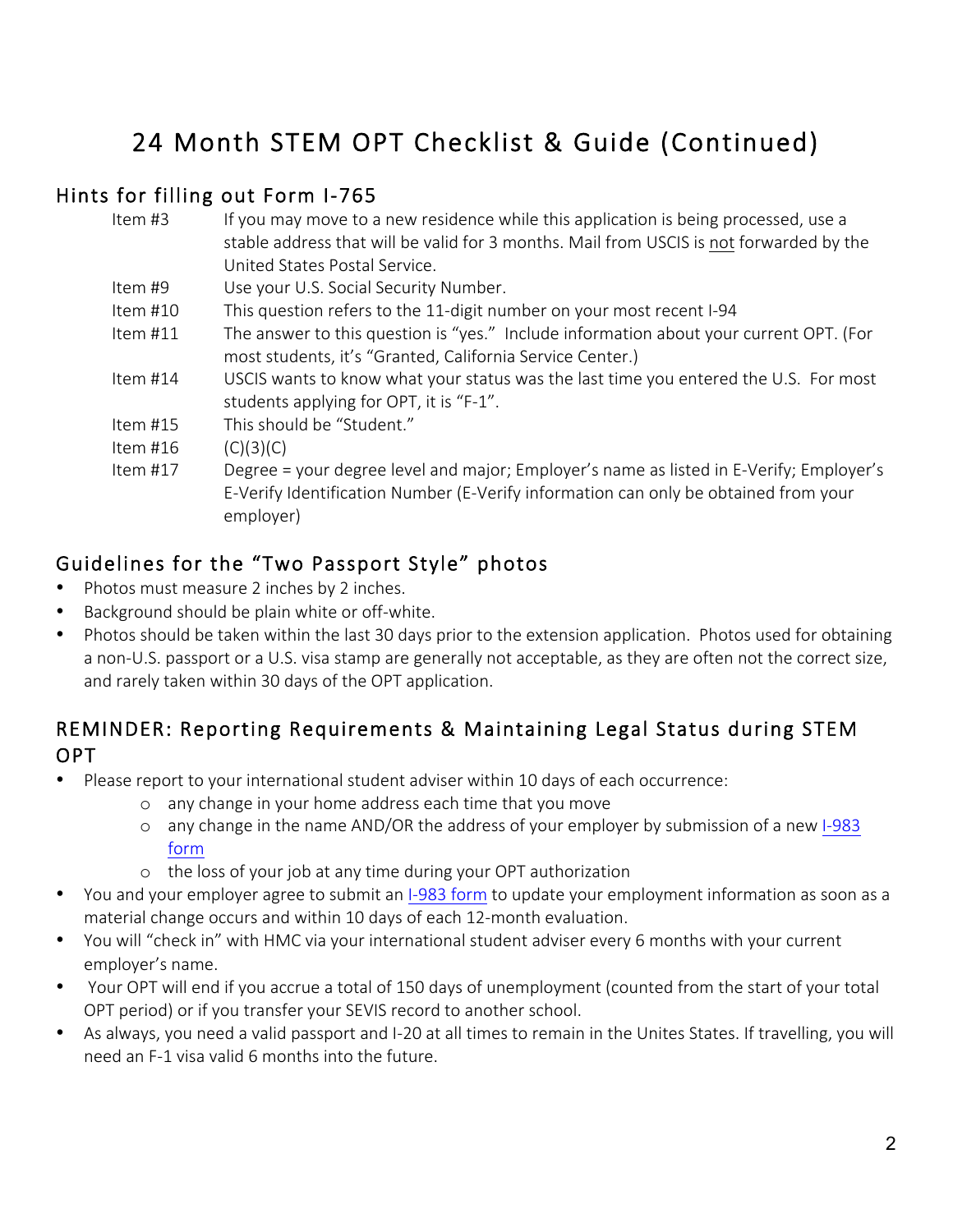# 24 Month STEM OPT Checklist & Guide (Continued)

## Submitting the Application

You will submit the application to the appropriate USCIS Service Center. (See addresses below.)

- Be sure to sign your STEM OPT I-20 form when you receive it from HMC under "Student Attestation."
- Scan or copy the entire application for your own records before you submit it to the USCIS.
- Optional: You can scan the entire application and send it to your international student adviser for a DSO to check over. (Please allow 2-3 business days.)
- Submit the application to the USCIS Lockbox with jurisdiction over the address you list on the I-765 form. Filing jurisdiction information can be found at:<https://www.uscis.gov/i-765> As of April, 2016, here are the directions for where to send the I-765 for the STEM Extension:

| If you live in:                                                                                                          | Mail your application to:                  |
|--------------------------------------------------------------------------------------------------------------------------|--------------------------------------------|
| Alaska, Arizona, California, Colorado, Hawaii, Idaho, Illinois,<br>Indiana, Iowa, Kansas, Michigan, Minnesota, Missouri, | <b>USCIS Phoenix Lockbox</b>               |
| Montana, Nebraska, Nevada, North Dakota, Ohio, Oregon,<br>South Dakota, Utah, Washington, Wisconsin, Wyoming,            | For U.S. Postal Service (USPS) deliveries: |
| Guam, or the Northern Mariana Islands.                                                                                   | <b>USCIS</b>                               |
|                                                                                                                          | PO Box 21281                               |
|                                                                                                                          | Phoenix, AZ 85036                          |
|                                                                                                                          | For Express mail and courier deliveries:   |
|                                                                                                                          | <b>USCIS</b>                               |
|                                                                                                                          | Attn: AOS                                  |
|                                                                                                                          | 1820 E. Skyharbor Circle S                 |
|                                                                                                                          | Suite 100                                  |
|                                                                                                                          | Phoenix, AZ 85034                          |
| Alabama, Arkansas, Connecticut, Delaware, District of<br>Columbia, Florida, Georgia, Kentucky, Louisiana, Maine,         | <b>USCIS Dallas Lockbox</b>                |
| Maryland, Massachusetts, Mississippi, New Hampshire, New<br>Jersey, New Mexico, New York, North Carolina, Pennsylvania,  | For U.S. Postal Service (USPS) Deliveries: |
| Puerto Rico, Rhode Island, South Carolina, Oklahoma,                                                                     | <b>USCIS</b>                               |
| Tennessee, Texas, Vermont, Virginia, U.S. Virgin Islands, or                                                             | PO Box 660867                              |
| West Virginia                                                                                                            | Dallas, TX 75266                           |
|                                                                                                                          | For Express mail and courier deliveries:   |
|                                                                                                                          | <b>USCIS</b>                               |
|                                                                                                                          | Attn: AOS                                  |
|                                                                                                                          | 2501 S. State Hwy. 121 Business            |
|                                                                                                                          | Suite 400                                  |
|                                                                                                                          | Lewisville, TX 75067                       |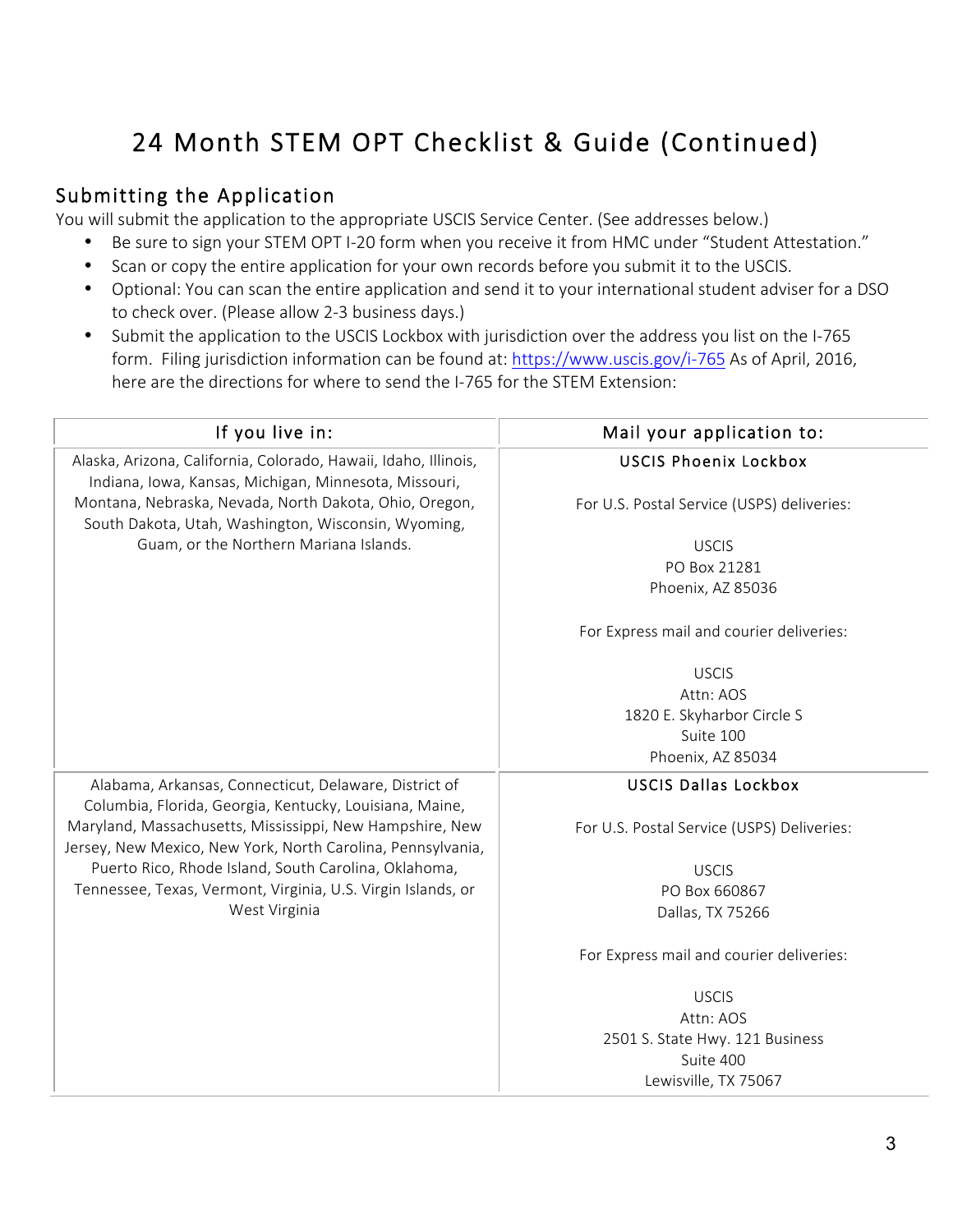# 24 Month STEM OPT FAQs

### Who is eligible for the STEM extension?

In order to be eligible for this extension, students applying for this benefit must:

- Already be on valid OPT based on a STEM-eligible degree: [https://studyinthestates.dhs.gov/eligible-cip](https://studyinthestates.dhs.gov/eligible-cip-codes-for-the-stem-opt-extension)[codes-for-the-stem-opt-extension](https://studyinthestates.dhs.gov/eligible-cip-codes-for-the-stem-opt-extension)
- Have had fewer than 90 days of unemployment while on OPT
- Be employed by, or have a job offer from, an employer who is registered in the E-Verify employment verification system

## What is E-Verify?

E-Verify is an internet-based system operated by USCIS in partnership with the Social Security Administration to help employers determine the employment eligibility of their employees. You can find more information about E-Verify here: <http://www.uscis.gov/everify>

### What is the Form I-983? How do I complete it and who do I send it to?

This form should be completed by the employer and the F-1 student. It should be submitted to the student's DSO. The goal of the formal training plan is to articulate the student's learning objectives and affirm the employer's commitment to helping the student achieve those objectives.

If you change employers, you should submit a new I-983 to your DSO. If your employer has questions about the I-983, please direct them to this resource page: <https://studyinthestates.dhs.gov/employers-and-the-form-i-983>

### My OPT expires in summer, 2016, and I am worried I will not get my new EAD card before my current one expires.

The DHS website, Study in the States, says:

"… If a student's post-completion OPT expires while their STEM OPT application is pending, the student will receive an automatic extension of employment authorization of up to 180 days upon the expiration of the current employment authorization (as students have received under the 17-month extension)." (From <https://studyinthestates.dhs.gov/students-with-17-month-stem-opt-applications-pending-on-may-10-2016>